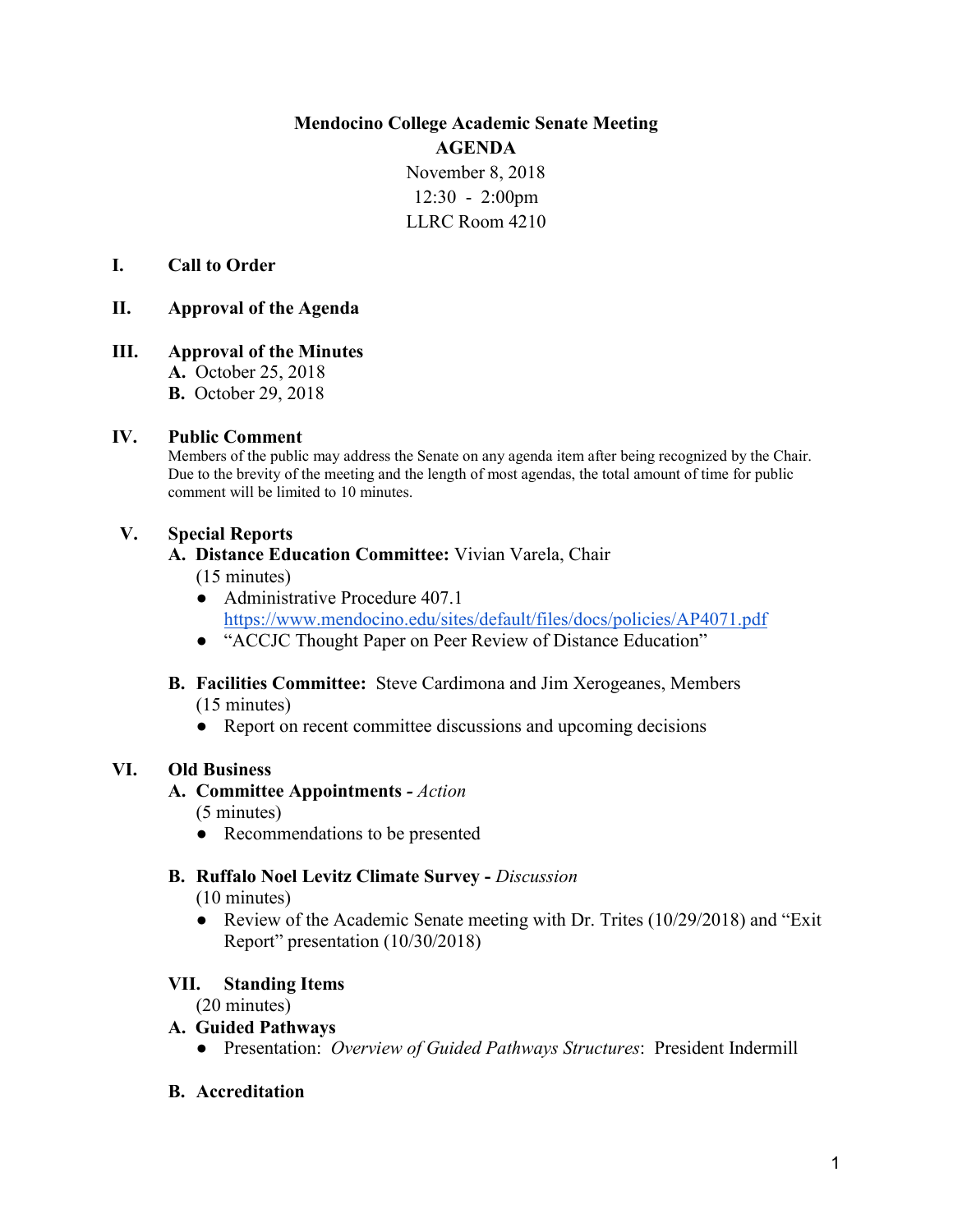● November 5, 2018 Steering Committee meeting report

### **C. Assembly Bill 705**

● Pertinent updates, as appropriate

### **IX. Senate Reports**

(5 minutes)

**A. President Indermill**

**B. Other**

### **X. Open Forum**

Members of the public, as well as senators, may address the senate with comments that are within the purview of the Academic Senate. The total amount of time allotted will be determined and announced by the chair based upon the scheduled adjournment time.

# **XI. Adjournment**

--------------------------------------------------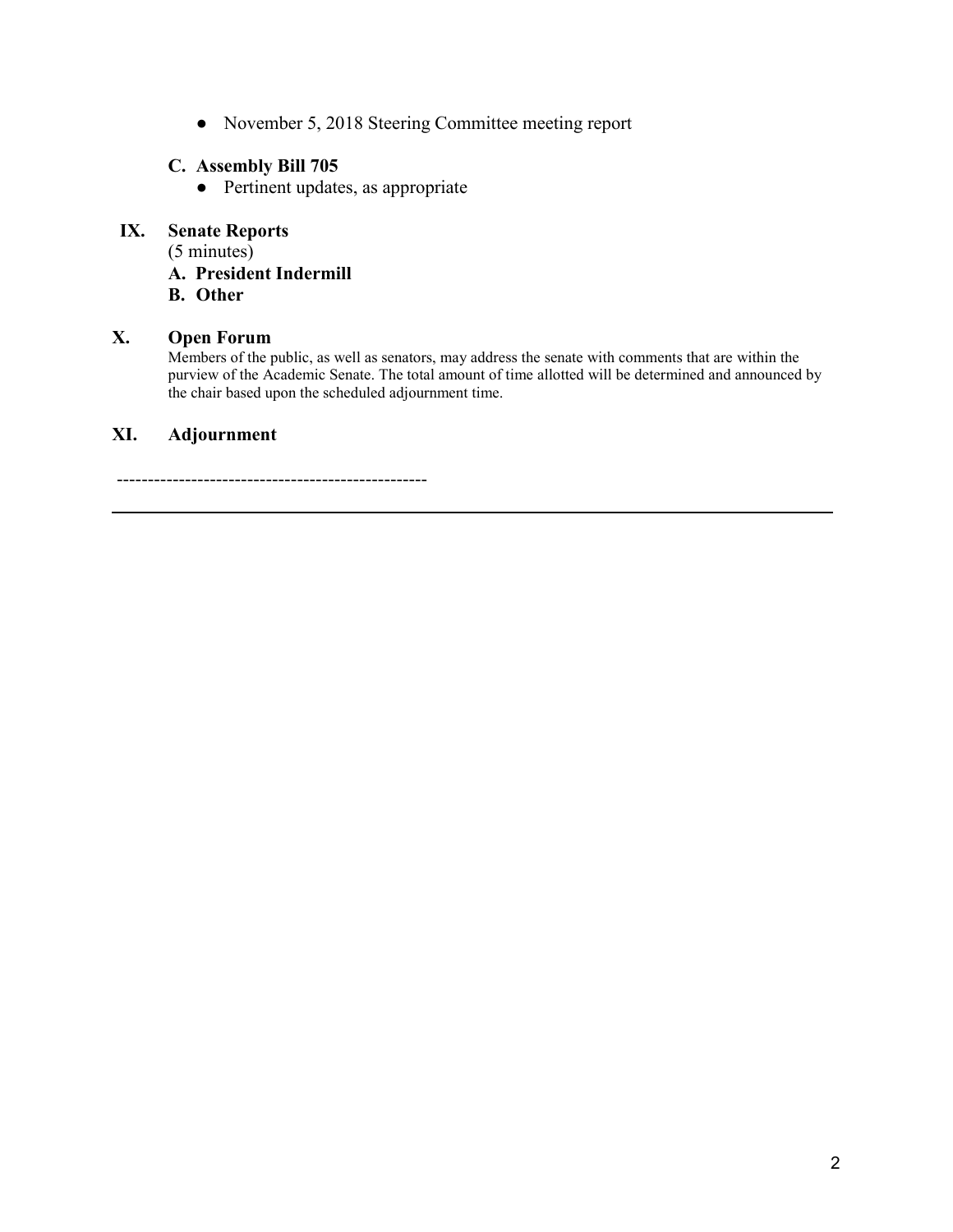*V.A.* **V.A.** 

# **Distance Education Committee Report**

Vivian Varela, Chairperson

Meeting days/times (if regularly scheduled) Second Friday of the month 1:00-2:00 PM

- 1) What are the most pressing issues your committee is currently addressing? Please be specific.
	- Preparing for full participation in the CVC-OEI Consortium: this includes having at least 20% of our online courses approved/badged as Exchange Ready (having met the OEI Course Design Rubric) for fall 2019 and implementation of online counseling/student services for online students (Cranium Café & Quest for Success).
	- Accreditation visit in spring 2020. According to a recent white paper from ACCJC there are new expectations for Distance Education programs in the standards: these include having all online/hybrid courses fully comply with the federal standard "regular and substantive contact" as we (Mendocino College) have set forth in BOT Policy/Procedure; that our courses are NOT correspondence courses; and concerns about overall course rigor and quality.
- 2) What actions (if any) has your committee undertaken to address these challenges?
	- We attempted a pilot for an in-house peer online course review in spring 2018, it was not successful due to inadequate training for the DE committee faculty members who were tasked with reviewing courses using sections  $A - C$  of the OEI Course Design Rubric. The committee has agreed that selected faculty will take the OEI Peer Online Course Review training class and receive a stipend for completing the training and evaluating up to five courses. This will (hopefully) happen in early spring 2019.
	- To prepare for the upcoming ACCJC team visit in spring 2020, the DE committee is recommending that faculty members who are currently serving on the DE committee review all online courses for components that show evidence our program is meeting the standards. This would be a checklist for faculty to know where their classes meet basic standards or need improvement. For any faculty that are need assistance, faculty members of the DE committee would provide guidance in ways to meet the standards. See the proposed check list at the end of this document. See BOT AP 407.1 provided to support the checklist.
- 3) How can the Academic Senate be of assistance in handling these issues? (Please see the primary purview of senate listed below in the "10+1" if needed.)
	- Recognition of the (pending) ASCCC adoption of 9.03 F18 Local Adoption of the California Virtual Campus – Online Education Initiative Course Design Rubric in our local Academic Senate.
	- The DE committee is seeking AS support for the review of all online courses in early spring 2019 to allow for time to assist faculty in bringing their course(s) in line with accreditation standards.

Proposed Online Class Review Checklist (**Y**es, **N**o, **P**artial)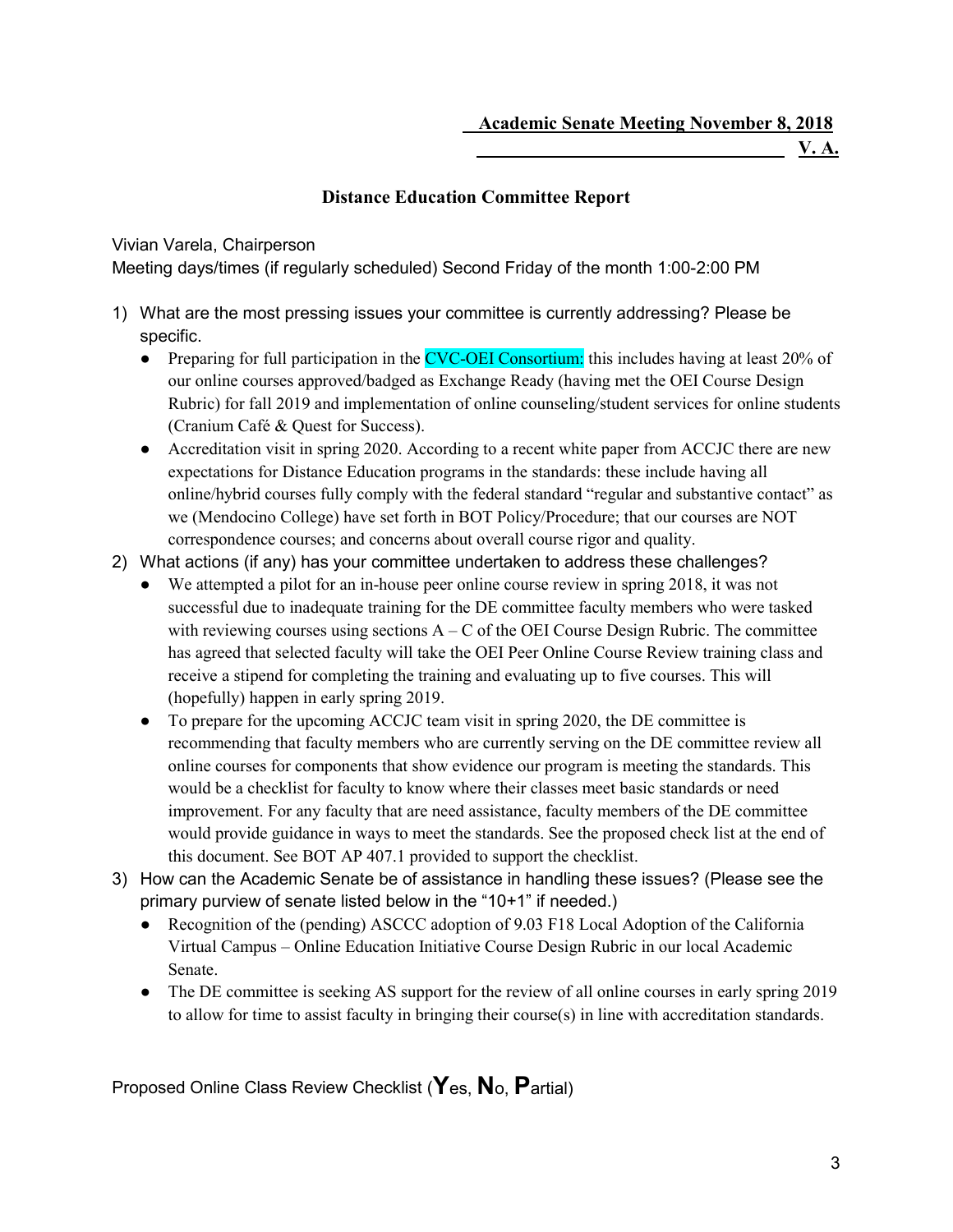- $\Box$  Course navigation is easy for students to determine
- $\Box$  Instructor contacts students at the beginning of the course
- $\Box$  Course design includes regular instructor initiated contact with students using Canvas communication tools
- □ Students are encouraged to contact instructor with contact information and expected response

#### times

- $\Box$  Students are interacting with each other in the online course environment
- $\Box$  Instructor presence is part of the course content, i.e., if publisher provided content is used the instructor has also added/personalized to reflect presence

Comments by reviewer

# **AP 407.1 Distance Education Procedures Regular Effective Contact**

All Distance Education courses at Mendocino College, whether hybrid or fully online, will include regular effective contact as described below. Instructors shall clearly state their regular effective contact procedures in their syllabi and other course documents.

### **Frequency of Interaction and Student Contact**

Instructors shall regularly communicate with the class as a whole through announcements, open-ended question forums, etc. These communications will take place at least weekly. Instructors shall regularly initiate interaction with individual students to determine that they are accessing and comprehending course material and that they are participating regularly in the activities in the course. These interactions should include responses in open forums, feedback on assignments, etc., and should take place at least weekly. Response time to student questions shall be no more than 72 hours in most situations.

Should the instructor be out of contact for longer than 72 hours, notification to students shall be made in the announcements area of the course. This notice will include a date when the students can expect regular effective contact to resume.

### **Type of Initiated Interaction and Student Contact**

Mendocino College Distance Education courses shall use the following methods of communication to initiate contact with students:

- Announcements in the Course Management System
- Discussion forums with appropriate instructor participation
- Timely response to student emails or inquiries
- Timely feedback for student work

Instructors may also choose other optional forms of communication including but not limited to:

- General email
- Instructor prepared e-lectures or introductions to any publisher created materials
- Group or individual meetings, including review and study sessions
- Field trips
- Telephone conversations
- CCC Confer and video conference
- Podcasts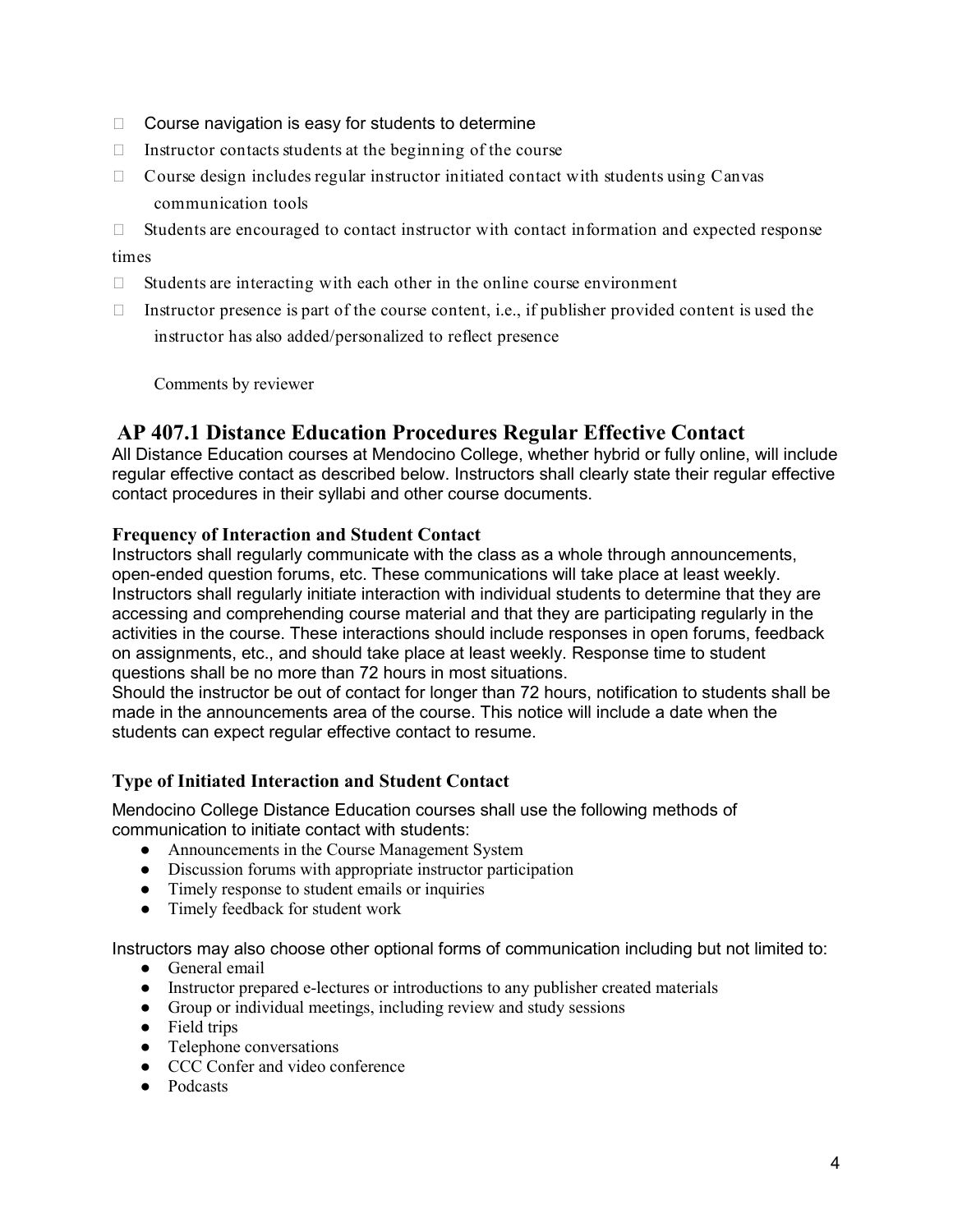# **ACCJC Thought Paper on Peer Review of Distance Education**

**December 18, 2017**

# **Introduction**

The Commissio[n](https://accjc.org/wp-content/uploads/Distance-Correspondence-Education.pdf) [Policy on Distance Education and on Correspondence Education](https://accjc.org/wp-content/uploads/Distance-Correspondence-Education.pdf) (in compliance with federal regulation 34 CFR  $\S$  602.3) specifies that all learning opportunities provided by accredited institutions must have equivalent quality, accountability, and focus on student outcomes, regardless of mode of delivery. Therefore, any institution offering courses and programs through distance education or correspondence education is expected to meet the requirements of accreditation in each of its courses and programs and at each of its sites, and any institution offering courses through distance education can expect that peer review teams will evaluate distance education courses and programs to ensure that the institution is providing equivalent quality, accountability, and focus on student outcomes.

For its part, in order to promote consistency in the ways in which peer review teams evaluate distance education at institutions, the ACCJC recognizes that institutions and peer review teams need a framework for evaluating such courses and programs. The purpose of this thought paper is to propose a framework for consistent peer review processes of distance education throughout the region.

# **Guidelines for Evaluating Distance Education (section taken from Thought Paper)**

The guidelines below are suggested activities intended to promote consistency (1) in the way that institutions prepare for the peer review team, and (2) in the way that peer review teams observe distance education, especially online classes.

1. Guide for institutions:

A. In its ISER, among its evidence of meeting either Standard II.A.1 or II.A.2, the college should include the following:

- Its own policy, if it has one, on ensuring that content and methodology for teaching distance education are equivalent to those of face-to-face courses and programs.
- Its own definitions and guidelines for best practices for "regular and substantive" interaction between instructor and students. These may be written in administrative procedures, standard operating procedures, a faculty handbook, curriculum handbook, or similar document as appropriate to the institution.
- Evidence of faculty training on best practices for "regular and substantive" interaction in distance education.
- B. In preparation for the Comprehensive Peer Review Visit:
	- The college should inform distance education faculty that the peer review team will "observe" a randomly selected cadre of distance education classes.
	- The college should work with the Team Chair regarding the random selection of fully online distance education classes to observe. The college should select no fewer than 15 separate sections but no more than 10% of the total number of distance education sections offered in one semester. When possible, it is preferred that the peer reviewers have access to archived distance education classes from the semester immediately preceding the semester of the visit, affording them the opportunity to observe "regular and substantive" interaction through a full semester, quarter, or shortened term.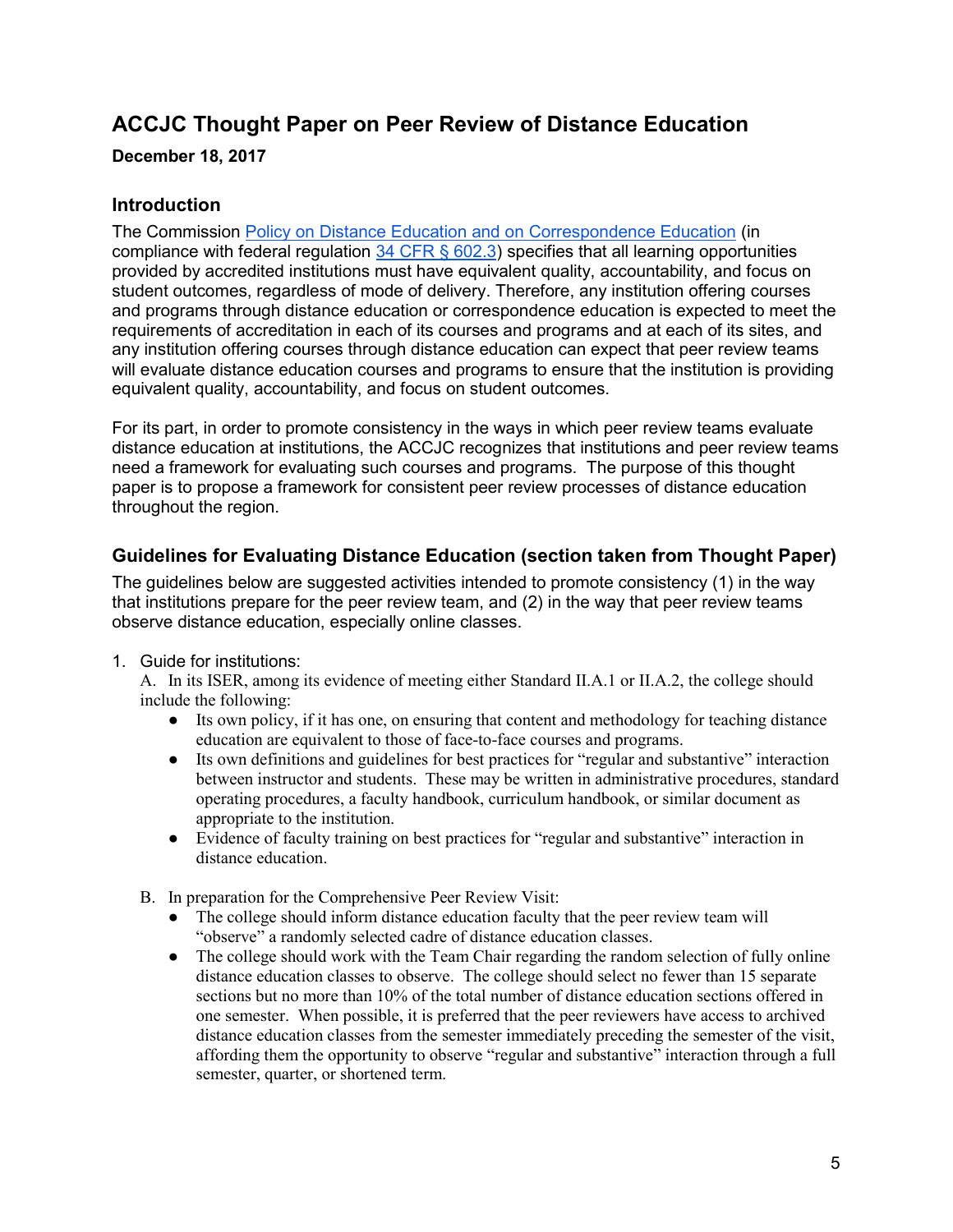Another benefit of providing peer reviewers access to the prior term's online classes is that the reviewers' presence in the online class will not interfere with the instruction or the course design. Such interference has been a concern of online instructors, making them reluctant to allow access to visitors.

- The college should inform the peer review team of instructions for access to the randomly selected classes.
- The college should expect that the peer review team will maintain confidentiality of student and instructor information.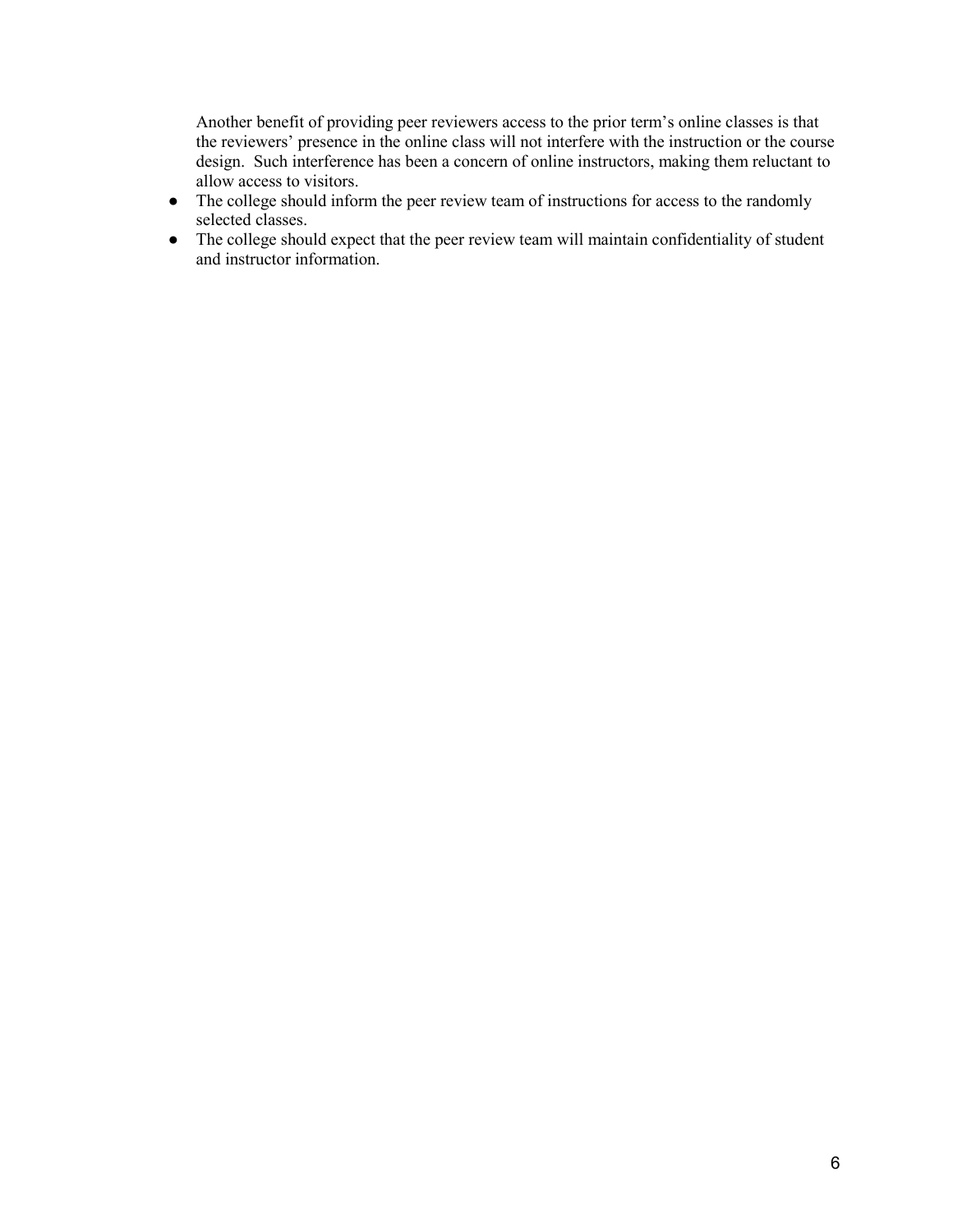Facilities Committee Report will be provided at the meeting.

|      | <b>Academic Senate Meeting November 8,</b> |
|------|--------------------------------------------|
| 2018 |                                            |

# **Academic Senate President's Report**

# **President's Policy Advisory Council**

At the October 11th meeting we were presented with the various Board Policies and Administrative Procedure for a first reading (BP 4040 / AP 4040.1, BP 5015 / AP 5015.1 and BP 5110 / AP 5110.1). There was considerable concern about BP 4040 and AP 4040.1 Library and Learning Support Services, thus I asked these not be given a second reading until I could work with the faculty a little more in understanding the recommended changes. At the October 26th meeting, I represented the counseling faculty concerns about BP 5110 and AP 5110.1, while there was considerable discussion of these they passed, despite my objections. Minor revisions to BP 5015 and AP 5015.1 were made and these passed as well. As soon as the revisions are made and available for these documents I will send them to the faculty.

President Reyes indicated he had attended a meeting with classified staff in which the they indicated a desire to address our current policy and procedure for tobacco use on campus. I mentioned that faculty, staff, management and students had been working together to request Arturo put BP 305 and AP 305.1 on a PPAC agenda.

- <https://www.mendocino.edu/sites/default/files/docs/policies/BP305.pdf>
- <https://www.mendocino.edu/sites/default/files/docs/policies/AP3051.pdf>

Arturo suggested we don't need this request if the committee members wanted to review them. I volunteered to draft revisions of the BP and AP aligning them with the Chancellor's Office Resolution with the intent is to put these revised drafts on the December PPAC agenda.

• http://extranet.cccco.edu/Portals/1/ExecutiveOffice/Board/2018 agendas/May/2.7-[Attachment-1-CYAD-Smoke-Free-CCC-Resolution.pdf](http://extranet.cccco.edu/Portals/1/ExecutiveOffice/Board/2018_agendas/May/2.7-Attachment-1-CYAD-Smoke-Free-CCC-Resolution.pdf)

Board Policies 4250, 5205 and 5210 with Administrative Procedures 5210.1 were on the agenda for a first reading and have been sent out to faculty for input, questions, etc.

# **MLCCD Climate Survey Ruffalo Noel Levitz**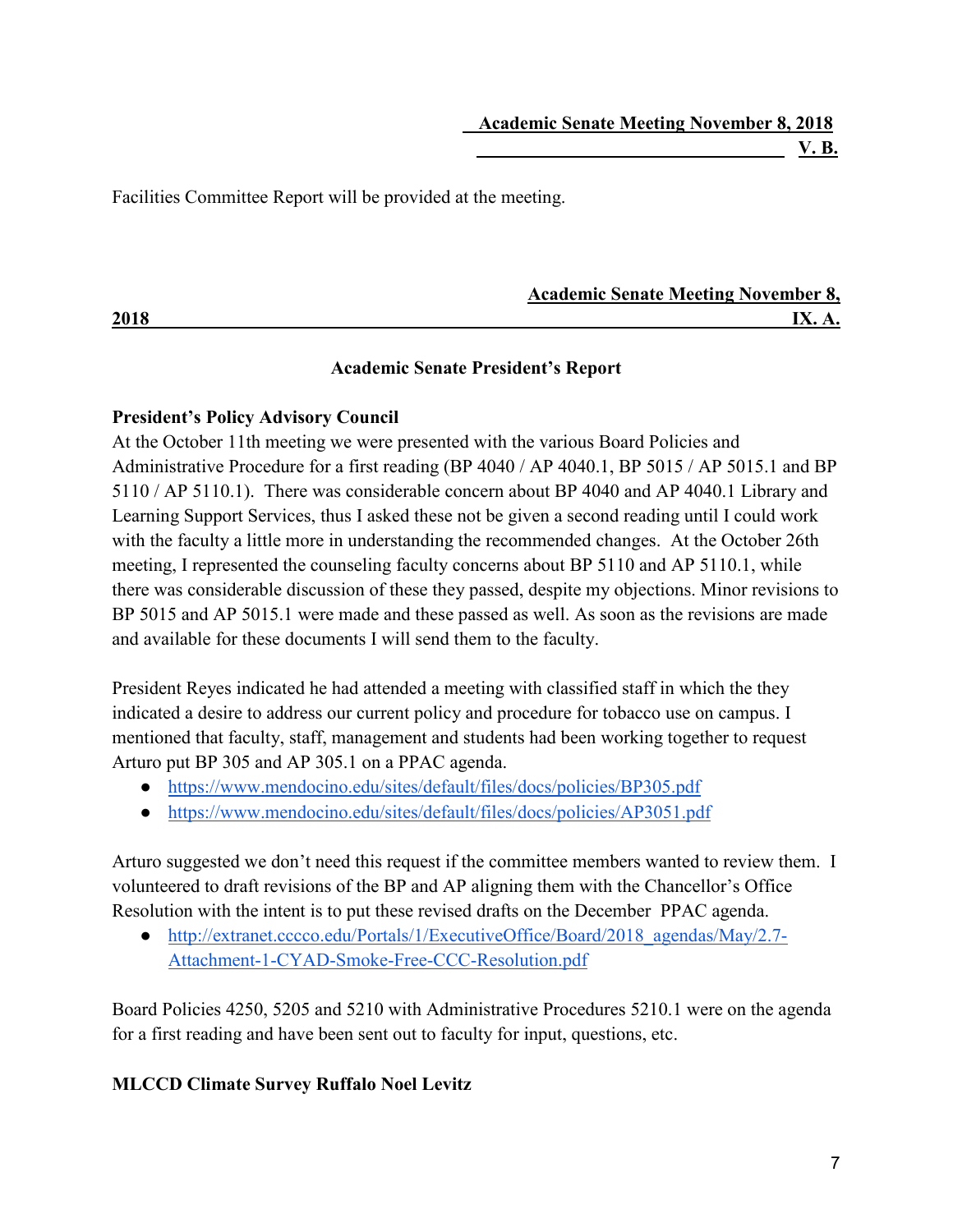At the request of the Senate (10/25) we held a Special Meeting Monday morning (10/29) to discuss our role and interest in reviewing the Ruffalo Noel Levitz Climate Survey results and potential recommendations for engaging faculty in process and/or strategies for institutional future planning. We agreed it is important that the Ruffalo Noel Levitz representative, Dr. Trites understands California Education Code and Title 5 Regulations related to the Academic Senate's purview and participatory governance if we plan to engage in an ongoing dialog about the survey results.

Most of the senators and I meet with Dr. David Trites (RNL Representative) and Minerva Flores on Monday, 10/29. I appreciate all who were able to attend this meeting given the very short notice we received. We explained the significance of the Academic Senate in terms of leadership across the constituent groups and our willingness to work cooperatively with him in making campus improvements in campus-wide moral. We discussed the meaning of "participatory governance", shared copies of the role of the Academic Senate  $(10 + 1)$ , Board Policy 213 and Administrative Procedure 213.1

<https://www.mendocino.edu/sites/default/files/docs/policies/BP213.pdf> <https://www.mendocino.edu/sites/default/files/docs/policies/AP2131.pdf>

We recommended to Dr. Trites that a small group of constituent leaders review the comments from the climate survey in order to honor the process established by the District and RNL. We indicated that if folks made comments, as requested, the expectation is for them to be read. It is assumed that some administrators/management have had access to this information. Therefore other constituent leaders should have this information, as well. It is more helpful and truer to the process if we summarize the information from our local lens. Outside opinions are welcome and encouraged, but we have a better sense of the college community that anyone else.

While the meeting seemed productive I am not sure the impact it may have had, as the follow up meeting "Exit Report" (Tuesday) did not seem to include our thoughts and comments about the next steps and ongoing process. At the meeting Monday, he indicated supported our proposal to have a small group of constituent leaders (we recommended two from each group, including a member of the Board) meet to review and summarize the survey comments. He indicated that the District did not have copies of the comments. However, on Tuesday, he did not mention our suggestion, said no one would be provided the comments, as doing so may compromise confidentiality. At the close of the meeting,however, he told those present that the District did indeed have copies of the comments.

### **Accreditation**

I am on Substandard Teams I and IV, both of which meet 10/22. Currently the focus of our work is to identify and document specific evidence that aligns with each of specific substandard.